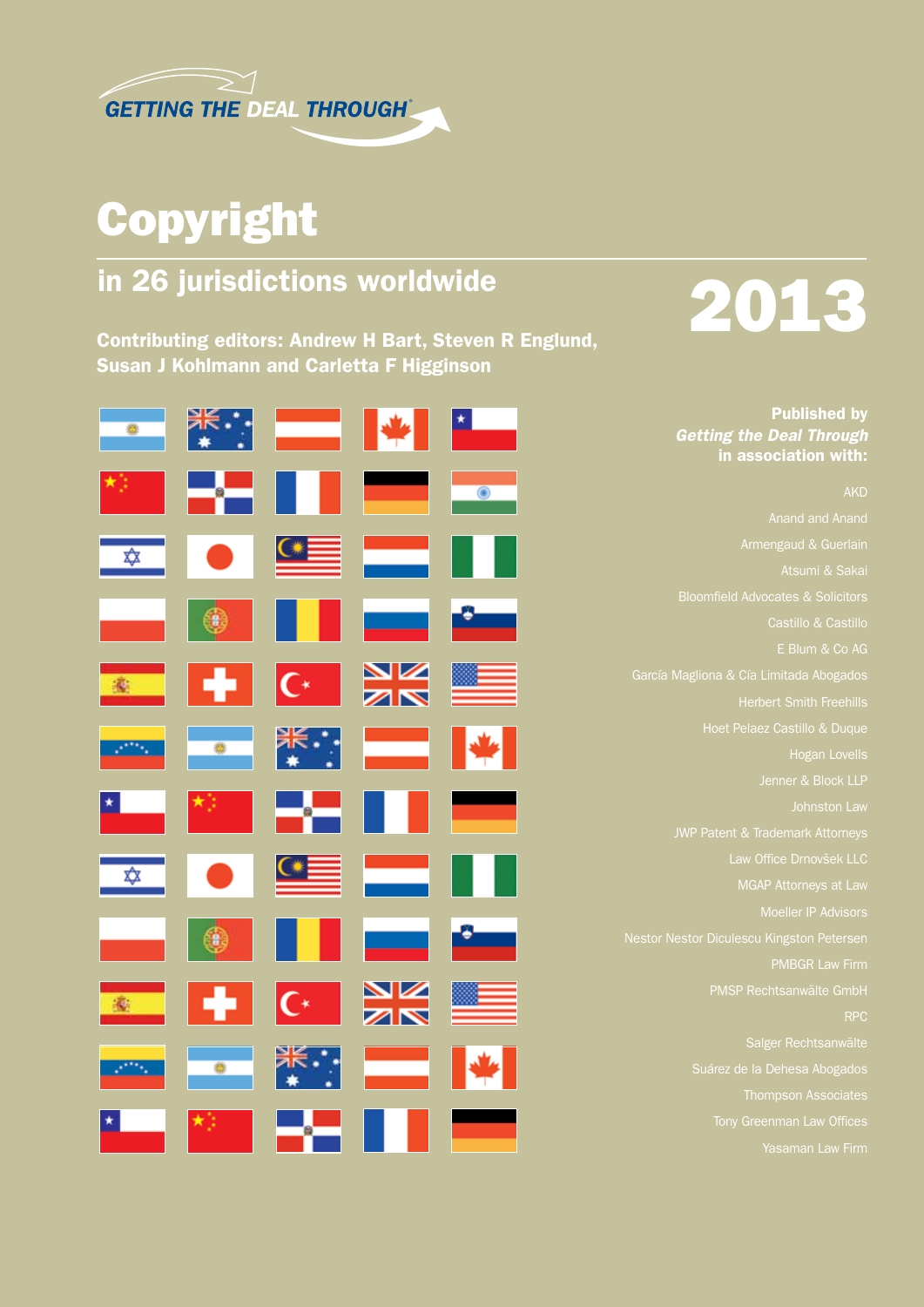|  | <b>GETTING THE DEAL THROUGH®</b> |
|--|----------------------------------|

|  |  | <b>Copyright 2013</b> |
|--|--|-----------------------|
|--|--|-----------------------|

**Contributing editor<br>Andrew H Bart, Steven R Englund,<br>Susan J Kohlmann and Carletta F<br>Higginson<br>Jenner & Block LLP** 

Publisher Gideon Roberton

**Business development managers**<br>Alan Lee, George Ingledew,<br>Dan White

Account manager Megan Friedman

**Trainee account manager**<br>Cady Atkinson, Joseph Rush,<br>Dominique Destrée

Media coordinator Parween Bains

**Administrative coordinator**<br>Sophie Hickey

**Trainee research coordinator**<br>Robin Synnot

Marketing manager (subscriptions) Rachel Nurse *subscriptions@gettingthedealthrough.com*

**Head of editorial production**<br>Adam Myers

Production coordinator<br>Lydia Gerges

**Senior production editor<br>Jonathan Cowie** 

**Subeditors**<br>Davet Hyland, Charlotte Stretch

**Director**<br>Callum Campbell

**Managing director**<br>Richard Davey

Copyright 2013 Published by Law Business Research Ltd 87 Lancaster Road London, W11 1QQ, UK Tel: +44 20 7908 1188 Fax: +44 20 7229 6910 © Law Business Research Ltd 2013 No photocopying: copyright licences do not apply. First published 2006 Eighth edition

The information provided in this<br>publication is general and may not apply<br>in a specific situation. Legal advice should<br>always be sought before taking any legal<br>action based on the information provided.<br>This information is

Printed and distributed by Tel: 0844 2480 112

| Law             |
|-----------------|
| <b>Business</b> |
| <b>Research</b> |

| Overview Andrew H Bart, Steven R Englund, Susan J Kohlmann and Carletta F Higginson<br>Jenner & Block LLP      | 3   |
|----------------------------------------------------------------------------------------------------------------|-----|
| <b>Argentina</b> Estela De Luca and Natalia Pennisi Moeller IP Advisors                                        | 4   |
| <b>Australia</b> Kristin Stammer and Helen Macpherson Herbert Smith Freehills                                  | 11  |
| Austria Isabella Hoedl PMSP Rechtsanwälte GmbH                                                                 | 17  |
| Canada Keri AF Johnston, Alpesh Patel, Benjamin Lai and Karol Pawlina Johnston Law                             | 22  |
| <b>Chile</b> Claudio Magliona García Magliona & Cía Limitada Abogados                                          | 29  |
| China Deanna Wong, Junlin Xiang and Camilla Ojansivu Hogan Lovells                                             | 36  |
| Dominican Republic Sylvio Hodos and Julissa Matias Castillo & Castillo                                         | 43  |
| <b>France</b> Catherine Mateu Armengaud & Guerlain                                                             | 48  |
| Germany Stephan Dittl Salger Rechtsanwälte                                                                     | 54  |
| <b>India</b> Pravin Anand and Rahul Ajatshatru Anand and Anand                                                 | 60  |
| <b>Israel</b> Tony Greenman Tony Greenman Law Offices                                                          | 66  |
| <b>Japan</b> Chie Kasahara Atsumi & Sakai                                                                      | 71  |
| <b>Malaysia</b> Benjamin J Thompson and Hannah Ariffin Thompson Associates                                     | 76  |
| <b>Netherlands</b> Martin Hemmer and Eliëtte Vaal AKD                                                          | 81  |
| Nigeria Tolushuwa Oyebokun Bloomfield Advocates & Solicitors                                                   | 86  |
| <b>Poland</b> Dorota Rzążewska JWP Patent & Trademark Attorneys                                                | 91  |
| Portugal Manuel Durães Rocha PMBGR Law Firm                                                                    | 97  |
| <b>Romania</b> Ana-Maria Baciu and Delia Belciu Nestor Nestor Diculescu Kingston Petersen                      | 103 |
| <b>Russia</b> Yuriy Korchuganov and Olga Zakondyrina MGAP Attorneys at Law                                     | 109 |
| Slovenia Tjaša Drgan Law Office Drnovšek LLC                                                                   | 114 |
| Spain Jose Antonio Suárez Lozano and Helena Suárez Jaqueti Suárez de la Dehesa Abogados                        |     |
| <b>Switzerland</b> Brendan Bolli, Sven Capol, Barbara Gehri and Felix Locher E Blum & Co AG                    | 125 |
| Turkey Hamdi Yasaman and Fülürya Yusufoğlu Yasaman Law Firm                                                    | 131 |
| United Kingdom David Cran, Jeremy Drew and Paul Joseph RPC                                                     | 137 |
| United States Andrew H Bart, Steven R Englund, Susan J Kohlmann and Carletta F Higginson<br>Jenner & Block LLP | 145 |
| Venezuela Matías Pérez Irazabal Hoet Pelaez Castillo & Duque                                                   | 152 |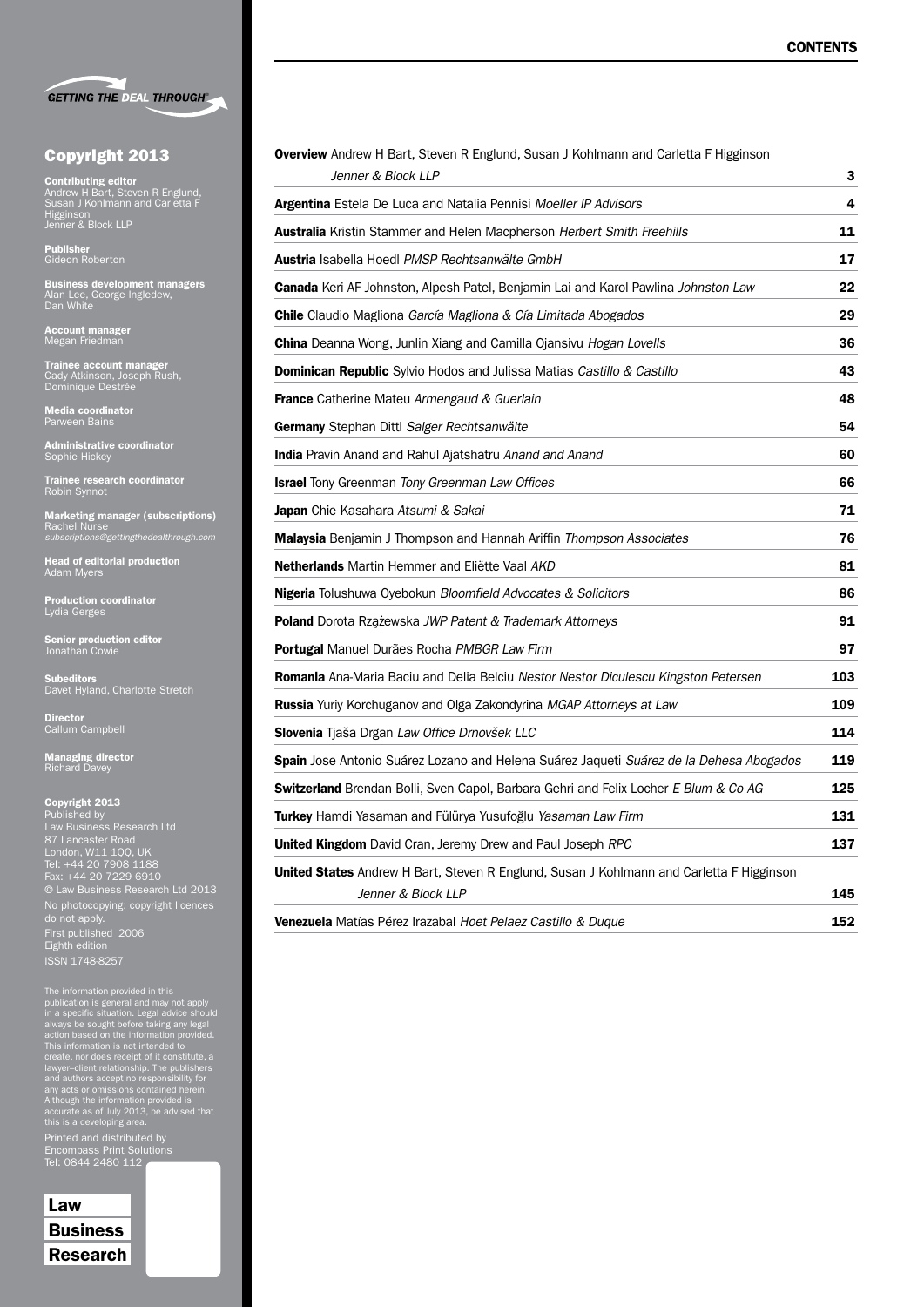## France

#### Catherine Mateu

Armengaud & Guerlain

#### Legislation and enforcement

1 What is the relevant legislation?

In France, part I of the Intellectual Property Code (the IPC), called 'Literary and Artistic Property', is the main legislation about authors' rights mentioned in book I of part I of this Code, and neighbouring rights mentioned in book II, also of part I of this Code. Instead of 'copyright law', French law uses the concepts of 'authors' rights' and 'neighbouring rights'. There is also a specific protection for the rights of 'database producers' (part I of the IPC, book III, articles 341-1 et seq).

These rights are also protected by the French Constitution and particularly by the Declaration of 1789 (ie, Decision No. 2006-540 of the Constitution Council).

In addition, international law is a major source of legislation applicable to both authors' rights and neighbouring rights. It includes the Berne Convention (the French writer Victor Hugo was one of its most important advocates), the Rome Convention, the Agreement on Trade Related Aspects of Intellectual Property Rights (TRIPS) and the WIPO Treaty and bilateral international conventions.

European Union (EU) law has a major impact on both authors' rights and neighbouring rights. Relevant EU law is found in general EU provisions regarding freedom of circulation of goods and non-discrimination, as well as in harmonised EU legislation (ie, Directive 2001/29/EC of 22 May 2001 on the harmonisation of certain aspects of copyright or the legislation about industrial designs), which may, under French law, be protected by both design law and authors' rights.

Both France and the EU have signed the Anti-Counterfeiting Trade Agreement, which contains provisions about the enforcement of intellectual property rights. However, the implementation of this treaty is been hotly debated throughout the EU.

Finally, soft law, such as conventions, agreements with syndicates and common practice, is an important source of law. This is the case for standard contracts regarding works used for advertising purposes or for the code of uses regarding photographic illustrations.

#### 2 Who enforces it?

First, rights may be enforced by their owners. Thus, seizure proceedings for collecting evidence and enforcement actions can be initiated by the author or entitled beneficiaries or assigns (article L332-1 of the IPC). Neighbouring rights can be enforced by their owners. These rights include the rights of performers, phonogram producers, videogram producers or those that relate to satellite broadcasting of a performer's performance, a phonogram, a videogram or the programs of an audio-visual communication. In addition, the database producer is entitled to enforce its rights (articles L341-1 et seq of the IPC). Notwithstanding an assignment of rights, both the author and the performer may still enforce their moral rights.

Second, as an exception in French procedural law, societies that collect and distribute authors' royalties, and the royalties of performers and phonogram and videogram producers, are entitled to take legal action to defend the rights for which they are responsible under their statutes (article L321-1 of the IPC).

Third, because of public policy reasons, either the police or customs officials may initiate proceedings for the enforcement of authors' and neighbouring rights.

**3** Are there any specific provisions of your copyright laws that address the digital exploitation of works? Are there separate statutory provisions that do so? If so, please describe them.

Yes. Provisions regarding the limits of authors' rights are found in article L122-5 of the IPC, such as acts necessary to access an electronic database, or a transitory or accessory reproduction that is an essential part of an electronic process whose sole purpose is to allow the legitimate use of the work or its transmission between intermediaries. This article also contains provisions regarding the electronic preservation of works.

In addition, provisions in a law of 1 March 2012 regarding the digital use of unavailable books from the 20th century have just been implemented to facilitate the electronic reproduction of such books.

#### 4 Do your copyright laws have extraterritorial application to deal with foreign-owned or foreign-operated websites that infringe copyright?

There are no specific legal provisions as to the protection of foreignowned or foreign-operated websites that would infringe a French copyright. Nonetheless, under French law and practice, courts will consider whether they have jurisdiction against a particular foreign defendant and whether behaviours constitute copyright infringement. French courts will be deemed competent to rule a case involving a foreign website when 'there is a sufficient, substantial or significant connecting link between the harming behaviour and the national market'. For instance, the Supreme Court quashed a decision accepting the jurisdiction of the French courts in a case where the allegedly infringing publication was in Italian and had only been published in Italy (Cass Crim, 9 September 2008, No. 07-87281). The Paris Court of First Instance also rejected its jurisdiction in a case regarding the famous Che Guevara photograph from Korda regarding sales of T-shirts from a website owned by a US company. After deciding on jurisdiction, French courts consider whether the alleged infringement actually constitutes an infringement in France. Regarding conflict of laws, the French Supreme Court has ruled that the scope of the author's protection is set by the law where protection is sought (Cass Civ 1, 10 April 2013, cases n°11-12.508 and 11-12.509).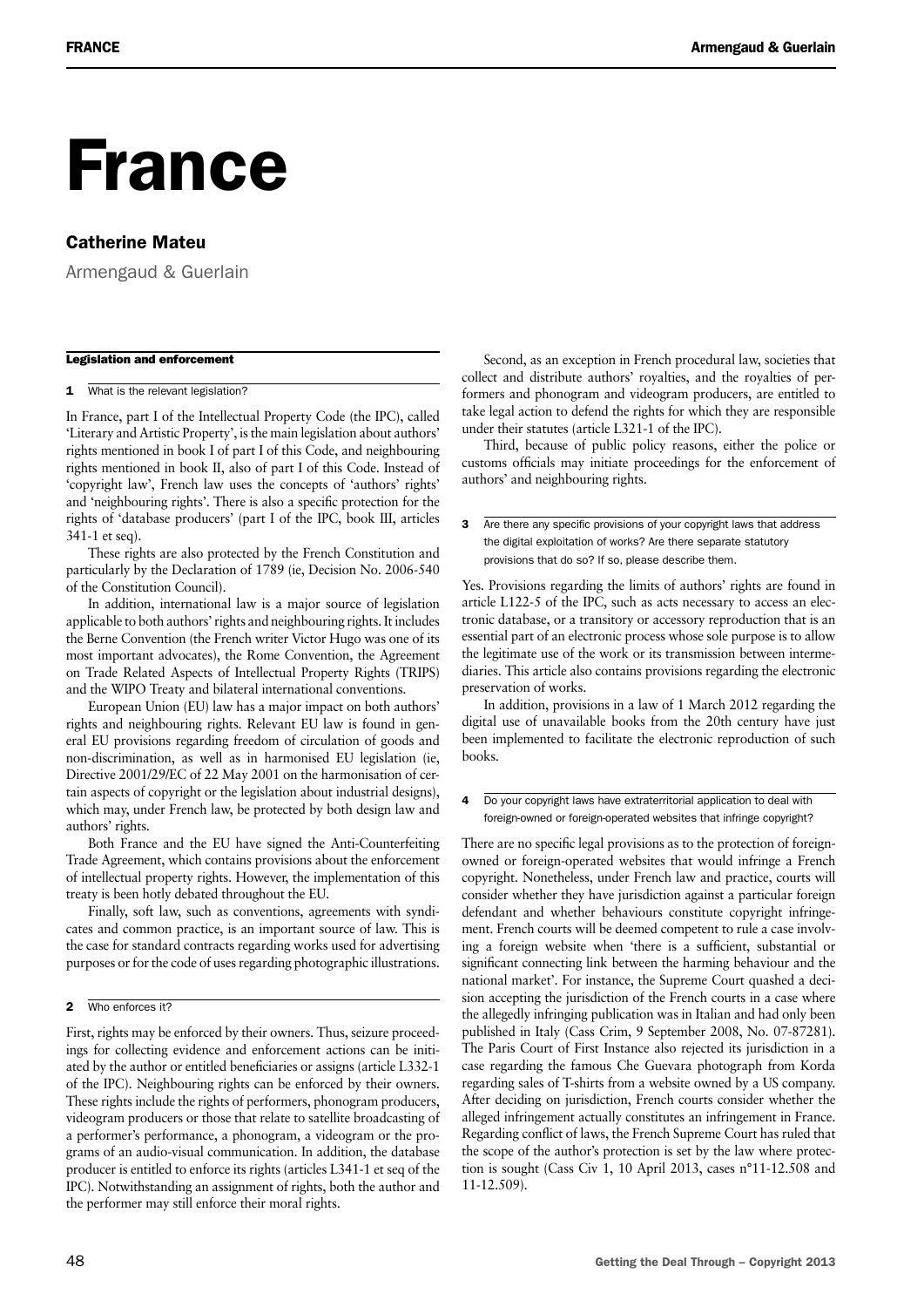#### **Agency**

#### 5 Is there a centralised copyright agency? What does this agency do?

There is no public centralised copyright agency. Nonetheless, there are many civil societies in charge of the collection of authors' and performers' royalties, such as the musical composers' society (SACEM: www.sacem.fr), the drama composers' society (SACD: www.sacd.fr), the multimedia authors' society (SCAM; www.scam. fr) or the society for authors of the written word (SDGL: www.sgdl. org), which assist rights owners, manage royalties, keep records of works and provide standard contracts to their members.

There is also the Computer Programs Agency (APP: app.legalis. net), an association tending to the protection of the rights of computer programmers, which can carry out seizures regarding computer programs and databases.

The French Ministry of Culture is advised by the Superior Counsel of Literary and Artistic Property (www.cspla.culture.gouv. fr).

#### Subject matter and scope of copyright

#### 6 What types of works are copyrightable?

According to article L111-1 of the IPC, any work of the mind created by an author may be protected by authors' rights. More particularly, article L112-2 of the IPC specifies that 'The provisions of this Code shall protect the rights of authors in all works of the mind, whatever their kind, form of expression, merit or purpose'.

All sorts of intellectual creation, or 'works of mind' according to the French legal code, such as literature, drawings, movies, industrial designs (eg, bottle openers), computer programs or photographs, may be protected by authors' rights. For instance, the Appeals Court of Paris (PIBD 2007, 847, IIID-183) has ruled that the registered industrial design for sanitary facilities was protected by authors' rights and condemned the defendant for infringement. In addition, websites may be protected by authors' rights (Cass Civ 1, 12 May 2011 RIPIA No. 245 p19 et seq) as well as software (Cass Civ 1, Sept 2011, RIDA 2011, No. 230 p249).

There is also a non-comprehensive list of protectable works in article L112-2 of the IPC and in article 2 of the Berne Convention that includes the above-mentioned works.

#### **7** What types of rights are covered by copyright?

French law provides that authors have moral (see question 14) and patrimonial rights, which include the right to authorise the representation, reproduction, distribution, right of communication to the public, adaptation, translation of the protected work and resale right, and *droit de suite*.

#### 8 What may not be protected by copyright?

Mere ideas or concepts are not protected by copyright (eg, the idea for a TV show). In addition, technical works may not be protected, as has been judged in a well-known and highly debated case about perfumes and in a case about an attorney's brief. Functionality as a bar to authors' rights is often argued in cases of industrial designs or some practical works (eg, commercial catalogues, legal documents).

9 Do the doctrines of 'fair use' or 'fair dealing' exist?

While there is no doctrine of fair use or of fair dealing, French authors' law provides some exceptions allowing the use of works that are listed in article L122-5 of the IPC and in EU Directive No. 2001/29, including private representations or reproductions, press reviews, dissemination of political speeches, parody and caricature, exceptions to authors' rights available to libraries and museums, the reproduction or representation of works for informative purposes and so on. For instance, based on EU Directive No. 2001/29 and on the 'theory of accessory', the Supreme Court ruled that the appearance of protected illustrations within a movie was not subject to prior authorisation of the author, since the latter only appear as a usual element of the movie's set and are not shown in the normal way of their use (Cass Civ 1, 12 May 2012, RIDA No. 229 p457).

Because of European Community law, there is also the exception of exhaustion of rights, which specifies that once the sale of physical objects of a work has been authorised by the right owner in the EU, the subsequent sale of this object cannot be prohibited by the latter.

#### 10 What are the standards used in determining whether a particular use is fair?

As provided by international and EU laws, the exceptions listed in article L122-5 mentioned above must meet the conditions of the 'triple test' and must:

- correspond to one of the exceptions listed in the law;
- not conflict with a normal exploitation of the work; and
- not unreasonably prejudice the legitimate interests of the author.

#### 11 Are architectural works protected by copyright? How?

Article L112-2, 12° of the IPC expressly states that 'plans, sketches and three-dimensional works relative to geography, topography, architecture and science' are considered intellectual creations, or 'works of the mind', protectable by authors' rights. In France, there is abundant case law about the protection of architectural works. The unauthorised use of building plans, for example, has been ruled to be an infringement. This has also been ruled in particular cases where an architectural work with special lighting or illumination techniques has been reproduced for postcards (eg, a case regarding the Eiffel Tower).

#### 12 Are performance rights covered by copyright? How?

Performance rights are neighbouring rights. French law provides that the artist-performer is entitled to moral rights on his or her name, title and interpretation. In addition, the fixing, reproduction and communication of an artist's interpretation is subject to his or her consent. French law also has provisions to economically protect the artist, such as the condition to specify in the contract a distinct way of payment for each type of use of the artist's interpretation.

#### 13 Are other 'neighbouring rights' recognised? How?

In France, integrated circuit layouts may be protected by industrial property rights following their registration at the National Institute of Intellectual Property (the INPI: www.inpi.fr). Less than 10 integrated circuit layouts are filed every year at the French registry. The other neighbouring rights are rights for performers (protected by articles L212-1 et seq of the IPC), phonograms and videogram producers (protected respectively by articles L213-1 et seq and L215-1 et seq of the IPC), and the rights of audio-visual communication companies (article L216-1). Basically, French law provides a monopoly to holders of neighbouring rights, protected by criminal law penalties. Furthermore, in the case of performers, French law provides some moral rights.

In addition, there are some specific rights (which are not exactly neighbouring rights), such as rights on databases, which prohibit extractions or reuse of a substantial part of a database (article L342-1 et seq of the IPC) and exclusive rights for sports events organisers (article L333-1 of the Sports Code).

Regarding recent developments, case law based on general civil law has recognised 'property rights'.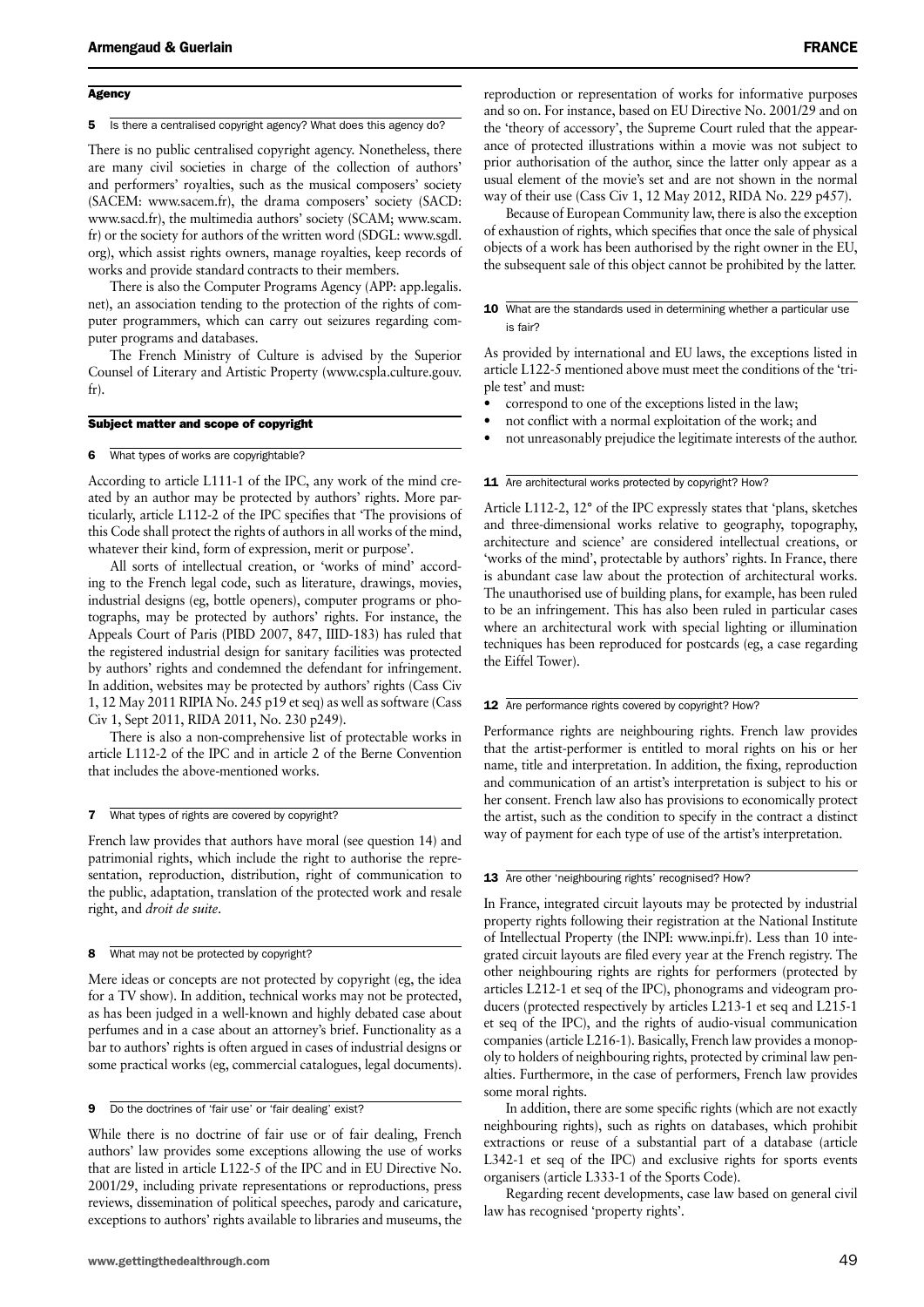#### 14 Are moral rights recognised?

Whereas authors' moral rights are wider and more protected than those of performers, both enjoy moral rights. Authors have a perpetual, inalienable and imprescriptible right to respect for their name, their authorship and their work. In addition, only authors have the right to divulge their work. In practice, authors may try to enforce moral rights either when the assignee of authors' rights omits to mention the author's name (ie, in cases of industrial designs or photographies), intends to change or destroy the work for practical purposes (ie, the action by Madame Claude Lalanne against the City of Paris regarding the destruction of the garden she created), or in infringement or counterfeiting cases, where both the assignee and the author request the prohibition measures and the indemnification of the damage resulting from the infringement or counterfeiting. Thus, in many cases regarding industrial designs protected by authors' rights, both the author and the assignee appear as plaintiffs.

Authors also enjoy the right to reconsider or of withdrawal, even after publication of their work, provided there is indemnification of the assignee of authors' rights.

The moral rights of authors, who as civil servants have created works, have restrictions with regards to the right of disclosure and use of the work.

#### Copyright formalities

#### 15 Is there a requirement of copyright notice?

There is no requirement of copyright notice, as authors of a work of the mind enjoy authors' rights in that work by the mere fact of its creation, an exclusive incorporeal property right that shall be enforceable against all persons (article L111-1 of the IPC). Furthermore, the Berne Convention, which has harmonised authors' laws, expressly provides in article 5.2 that the enjoyment of authors' rights shall not be subject to any formality.

16 What are the consequences for failure to display a copyright notice?

Not applicable.

#### 17 Is there a requirement of copyright deposit?

For conservation and public policy reasons, there is a requirement to deposit published works at the National Public Library, at the National Audio-visual Institute or at the National Cinema Centre, or at habilitated libraries. Such obligation is not applicable to private documents.

This obligation is absolutely independent to authors' rights, as under French law, authors' rights are generated by the mere creation of a work.

18 What are the consequences for failure to make a copyright deposit?

Failure to deposit published works may lead to a criminal law fine (article L133-1 of the Inheritance Code).

#### 19 Is there a system for copyright registration?

As mentioned earlier, there is no system for copyright registration as authors' rights are generated by the creation of works. Nonetheless, for practical purposes of identifying and dating a work, there may be private registrations at the authors' societies mentioned in question 5, and private registrations with bailiffs and public notaries. Such registrations are purely private. For instance, the Paris Court of First Instance has condemned for false advertising an individual who offered, for €800, an 'affidavit of intellectual property', valid for life in the 163 member states of the Berne Union (PIBD No. 941-III-380).

Industrial designs may be registered at the INPI, to benefit from protection in France, at the Office for Harmonization of the Internal Market (OHIM: http://oami.europa.eu) for protection in the entire EU and at the WIPO to obtain an international design registration.

#### 20 Is copyright registration mandatory?

No. Nonetheless, private registration may help to establish rights.

#### 21 How do you apply for a copyright registration?

For the private registrations mentioned in question 19, it will depend on the relevant authors' society. Regarding private registrations before public notaries or bailiffs, the public officer will acknowledge the identity of the person presenting the work and add to the officer's records the documents or pieces of evidence presented.

#### 22 What are the fees to apply for a copyright registration?

The fees depend on where the works are registered. Authors' societies charge, for depositing works, less than  $\epsilon$ 100 per work for a couple of years. The Computer Programs Agency charges a little more than €200. Bailiffs and public notaries charge public recordal fees as well as private fees of up to several hundred euros without any time limit to keep the records.

23 What are the consequences for failure to register a copyrighted work?

Evidence of the opposed work and of the date of creation may be more difficult to establish.

#### Ownership and transfer

#### 24 Who is the owner of a copyrighted work?

As a matter of principle, authors as individuals are owners of copyrighted work, which may be assigned once they are created. French law presumes that the person under which the work has been published is deemed to be the author. In addition, French law expressly provides the prohibition of a global assignment of future works.

In practice, works are often created by several individuals. In this case, according to French law there may be a collaborative work (the contribution of each individual is distinguishable) or a collective work (eg, an encyclopedia) where the contribution of each individual is not distinguishable.

Exceptionally, French law provides that authors' rights on collective works may be owned by either natural or legal persons, as rights on collective works are owned by the natural or legal person who initiates it, edits it and publishes it under his or her direction and name, and in which the personal contributions of the various authors who participated in its production are merged in the overall work for which they were conceived, without it being possible to attribute to each author a separate right in the work as created.

In addition, exceptionally, unless otherwise provided by statutory provision or stipulation, the economic rights in software and its documentation created by one or more employees in the execution of their duties or following the instructions given by their employer shall be the property of the employer, and he or she exclusively shall be entitled to exercise them.

Besides, French law presumes that authors of audio-visual works include the author of a script or scenario, the author of an adaptation, the author of spoken text, the author of musical compositions and the director.

Regarding the advertising industry, French law provides an assignment to the producer as long as the contract between the agency and the producer specifies the separate remuneration payable for each mode of exploitation of the work, in particular, with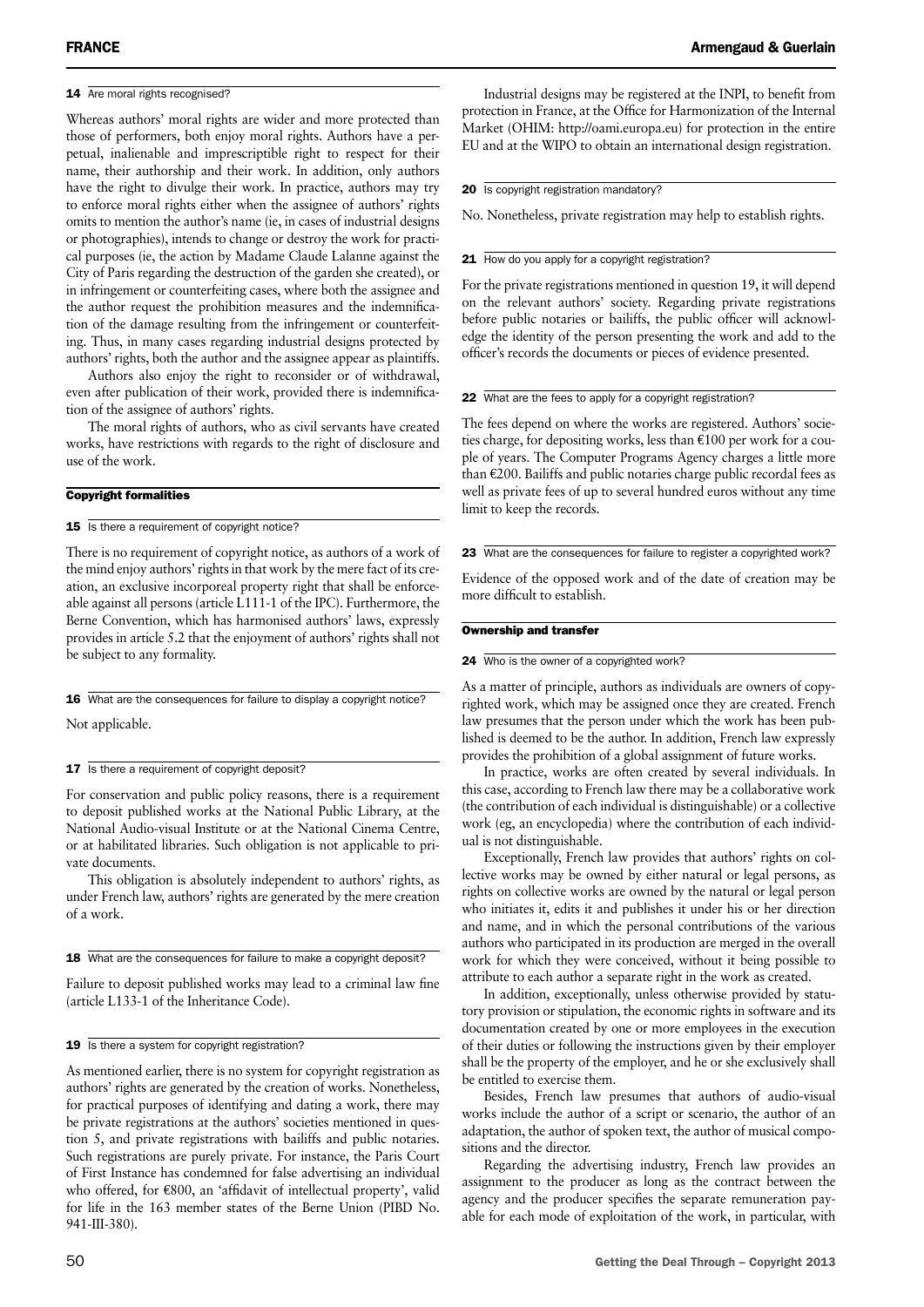reference to the geographical area, the duration of exploitation, the size of the printing and the nature of the medium.

Finally, regarding proof of ownership, under French law authorship belongs, unless proved otherwise, to the person or persons under whose name the work has been disclosed.

#### 25 May an employer own a copyrighted work made by an employee?

French law expressly provides that an employment or service contract does not limit the rule according to which the author is the owner of authors' rights for a created work. Most assignments of authors' rights need to be in writing. Furthermore, French law provides that, to be valid, an assignment of patrimonial authors' rights must specify separately each right assigned, the field of exploitation of the assigned rights, its scope and purpose, and its location and duration. In addition, as a matter of principle, the royalties due to the author must be proportionate to the revenue from the sale or exploitation of the work.

Exceptionally, in cases of works created by civil servants, the state is the owner of the patrimonial rights on such works provided they were created during the exercise of the civil servant's functions (the wording is similar to requirements used in French patent law), or according to received instructions and as long as the use of such work is strictly necessary for a mission of public service. For a commercial use of the work, the state shall only own a preference right.

In addition exceptionally, in cases of collective works (ie, when the contribution of each person is not distinguishable), the employer may be directly vested of authors' rights.

Regarding the economic rights on software, please see question 24.

#### 26 May a hiring party own a copyrighted work made by an independent contractor?

As mentioned above regarding employees, a hiring party may only own authors' rights once they have been assigned according to the provisions of the IPC, or in cases where it is a collective work. In particular, the IPC expressly provides that authors' rights are independent of any property right in the physical object.

There are specific provisions for audio-visual production contracts regarding the assignment of rights to the producer (articles L132-23 et seq of the IPC).

#### 27 May a copyrighted work be co-owned?

As a matter of principle in French law, authors' rights are solely vested on the author. Nonetheless, as mentioned in question 24, French law also contains provisions regarding works created by several individuals. In practice, most profitable works are collective or collaborative works from various individuals (ie, websites, cinematographical works). Thus, authors' rights may be owned jointly. In cases of collaborative works, co-authors must exercise their rights with a mutual agreement, which in practice may lead to inadmissible infringement cases because the co-authors had not initiated the proceedings jointly.

#### 28 May rights be transferred?

Authors' rights may be transferred according to the conditions set in the IPC; that is to say, as mentioned in question 25, the assignment must specify each right assigned as well as the scope of the assignment and provide proportionate royalties to the author, unless the agreement falls into one of the exceptions for a lump sum (ie, it is impossible to calculate proportional royalties, assignment on rights on a computer program, first edition of a scientific work and so on). Like any other property right, authors' rights may be licensed. French law even specifies that such rights can be licensed at no financial charge; this may be applicable, for example, to freeware computer programs. In practice, successful authors' rights are often licensed (eg, licence rights on characters or on paintings for clothing or toys).

#### 30 Are there compulsory licences? What are they?

There are several compulsory licences under French law for both authors' rights and neighbouring rights. The main ones are private copy licences, those for lending books at a library and licences generated by competition law. First, there is a compulsory licence of private copy, whereby authors who own authors' rights, and performers and producers of phonograms and videograms who own neighbouring rights, receive royalties from manufacturers or importers of recording mediums that may be used for reproduction of works for private use. These royalties are administrated by the Royalty Collection and Distribution Societies. Second, there is a compulsory licence for the public lending of books at libraries, paid by the state and book buyers for libraries. The royalties are paid to authors, editors and to retirement funds for authors. This licence is administrated by the Royalty Collection and Distribution Societies. There are also radio and television broadcasting compulsory licences. Finally, European competition law has led to compulsory licences that aim to limit any abuse of dominant position, as ruled in the well-known *Magill* and *Microsoft* cases.

#### 31 Are licences administered by performing rights societies? How?

Yes: private copy licences and book-lending licences for libraries, which are compulsory licences administrated by Royalty Collection and Distribution Societies. Other non-compulsory licences may, at the author's request upon admission to the Royalty Collection and Distribution Societies, be administrated by these societies as well.

#### 32 Is there any provision for the termination of transfers of rights?

Yes; where the activities of the editor or the producer have ceased more than three months earlier or where judicial liquidation is pronounced, the IPC provides that the author may request termination of the contract. In addition, according to general civil law, in cases of non-fulfilment of major contractual obligations, such as lack of sustained exploitation of the work or lack of rendering accounts.

33 Can documents evidencing transfers and other transactions be recorded with a government agency?

Contracts may be privately recorded by attorneys or by public notaries. Contracts regarding registered designs may be recorded by public agencies: the OAIM, for EU designs; the INPI, for French designs; or at the WIPO, for international registrations. In addition, contracts regarding cinematic works may be recorded at the National Centre for Cinematography. Such recordal of cinematic works is necessary to oppose contractual rights to third parties.

#### Duration of copyright

#### 34 When does copyright protection begin?

As a matter of principle, authors' rights start from the creation of the work. Exceptionally, for pseudonymous, anonymous or collective works, the term of the exclusive right starts from the publication.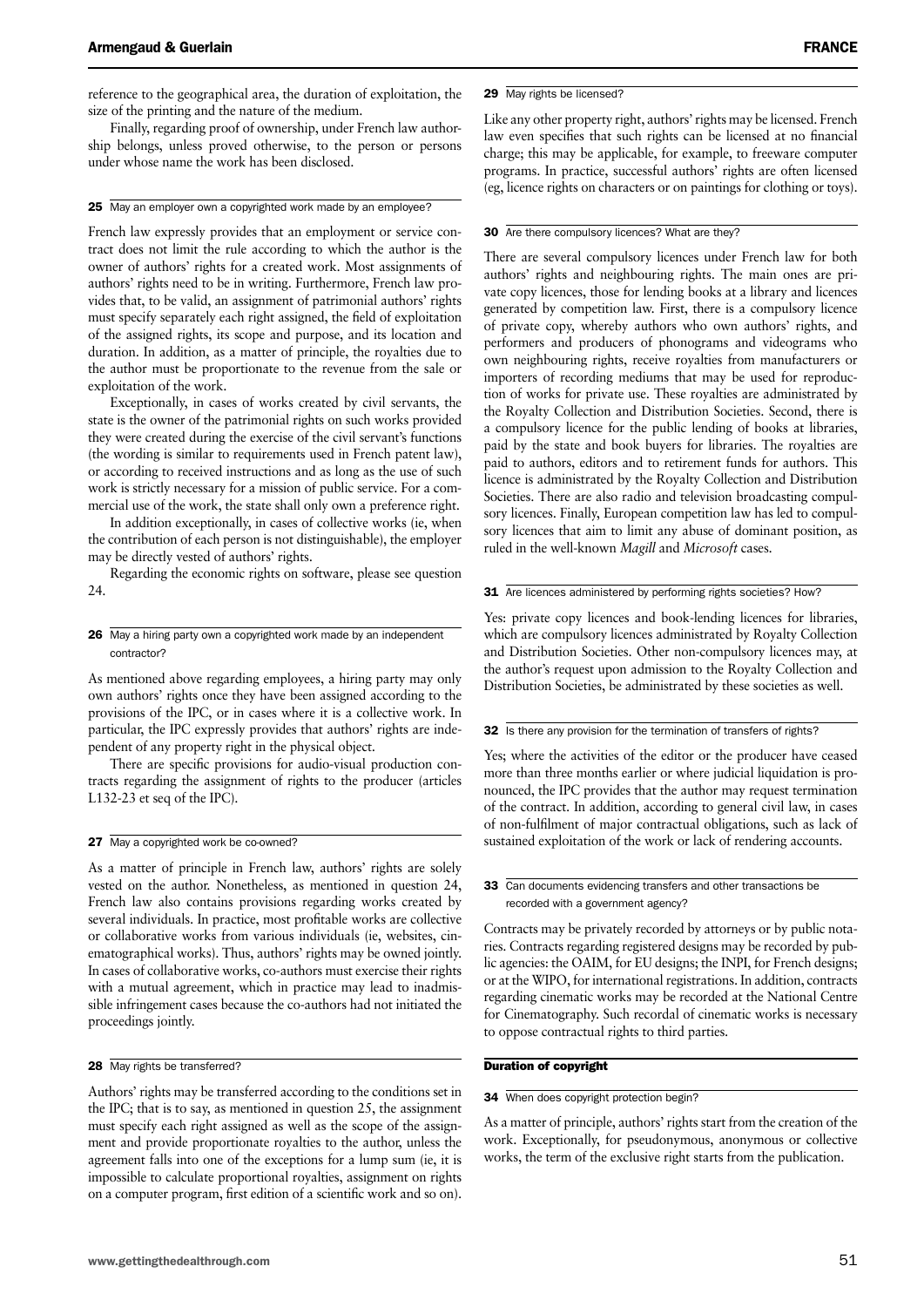#### 35 How long does copyright protection last?

In general, copyright protection lasts throughout the author's entire life and during the 70 years following the year of his or her death. For collaborative works, the 70-year period starts from the death of the last contributor. Regarding pseudonymous, anonymous (unless the author's identity is then known) or collective works published within 70 years of their creation, there is a 70-year term starting the year following publication. Should such work be published in instalments, the term shall run from 1 January of the calendar year following the date on which each instalment was published after this 70-year term. For pseudonymous, anonymous or collective works published after 70 years from their creation, the term of protection shall be of 25 years after the year of its publication.

Authors' moral rights are perpetual and imprescriptible, and may be exercised by heirs.

#### 36 Does copyright duration depend on when a particular work was created or published?

It does, as the term of authors' rights has evolved in past years until its European harmonisation entered into force with the French law of 27 March 1997. In addition, French law has provided several 'war extensions', which tend to extend the duration of authors' rights. Thus, on a case-by-case basis, it is necessary to check the date of creation or of publication of the work and whether the author has died for France (like Antoine de Saint-Exupéry, the author of *The Little Prince*), as this may lead to an extension of the term.

#### 37 Do terms of copyright have to be renewed? How?

There is no renewal of the term of authors' rights. The term of registered designs may be renewed up to five times for terms of five years.

38 Has your jurisdiction extended the term of copyright protection?

Yes, in 1997; please see question 36.

#### Copyright infringement and remedies

39 What constitutes copyright infringement?

Any edition of protected works may constitute an infringement of authors' rights. This includes an adaptation of a protected work as long as the protected work and the allegedly infringing work are sufficiently similar. This has been judged in cases of a similar structure of a dictionary, of songs that lead to the same impression, or of clothing or bags.

40 Does secondary liability exist for indirect copyright infringement? What actions incur such liability?

It does, provided there are imputable doings to the defendant, as traditionally French criminal law establishes that the accomplice is as liable as the main author of an offence. In addition, criminal law penalties may be more important if the infringement is performed within an organised group.

As elsewhere in the world, there has been abundant case law about the liability of internet providers, particularly when such providers delivered services other than mere technological communication services.

#### 41 What remedies are available against a copyright infringer?

Prohibition and destruction orders are the most important remedies granted, as well as financial compensation and publication measures. Often such remedies benefit from immediate execution and can

be enforced even if there is an appeal. With the implementation of the EU directive on the enforcement of intellectual property rights, an order to recall infringing goods is also granted quite commonly.

#### 42 Is there a time limit for seeking remedies?

The general five-year time limit for seeking remedies applies for authors' rights. The deadline starts from the last allegedly infringing act, which means that if the infringement has not stopped (eg, an allegedly infringing piece of music, picture or piece of art still accessible on the internet), the deadline does not even start.

As mentioned earlier, there is no deadline for exercising moral rights.

In any case, a delay in initiating an action may lead to less important remedies because of a sort of tacit acceptance. In addition, in the case of a non-identical copy, it may be a persuasive element for lack of infringement, as the plaintiff has not immediately initiated proceedings.

#### 43 Are monetary damages available for copyright infringement?

In France, as with any case regarding civil liability, courts may grant monetary damages to repair the prejudice suffered from the infringement. Since the implementation of the EU directive on the enforcement of intellectual property rights, French law also specifies that, as an alternative to the general way of assessment of damages, courts may, at the plaintiff's request, ask for a lump sum that shall be no less than the royalties that should have been paid. The change of legislation has had an important psychological impact among practitioners and jurisdictions in the assessment of damages.

#### 44 Can attorneys' fees and costs be claimed in an action for copyright infringement?

These costs, which usually range from  $\epsilon$ 200 to  $\epsilon$ 2,000 in first instance proceedings and from  $\epsilon$ 200 to  $\epsilon$ 2,000 in appeal proceedings, may be claimed from the losing party upon a court order (due to a reform, appeals costs should substantially decrease for appeals introduced after 1 January 2012). Attorneys' fees may also be claimed from the losing party. The recoverable amount of attorneys' fees is set at the court's discretion; in practice, more and more often French courts grant an amount close to the fees justified by produced invoices.

#### 45 Are there criminal copyright provisions? What are they?

There are criminal law provisions (up to five years of prison and a fine of €500,000), which tend to protect French authors' rights and neighbouring rights. These provisions cover infringement activity as well as activity that purposefully harms technical measures intended to safeguard those works are protected by authors' rights or neighbouring rights. Penalties also include the suspension of access to an online communications service for wrongdoings committed with an online communications service.

#### 46 Are there any specific liabilities, remedies or defences for online copyright infringement?

There has been a lot of debate and case law in France regarding the liability of internet service providers in copyright infringement cases. Following EU harmonisation, French law provides specific conditions for the liability of internet service providers (due notification and delay in responding to notification). Thus, in cases where the service provider had an active role in treating the information or when the service provider has, after a due notification, delayed in withdrawing the infringing content, courts have considered that there was a liability for infringement. In addition, regarding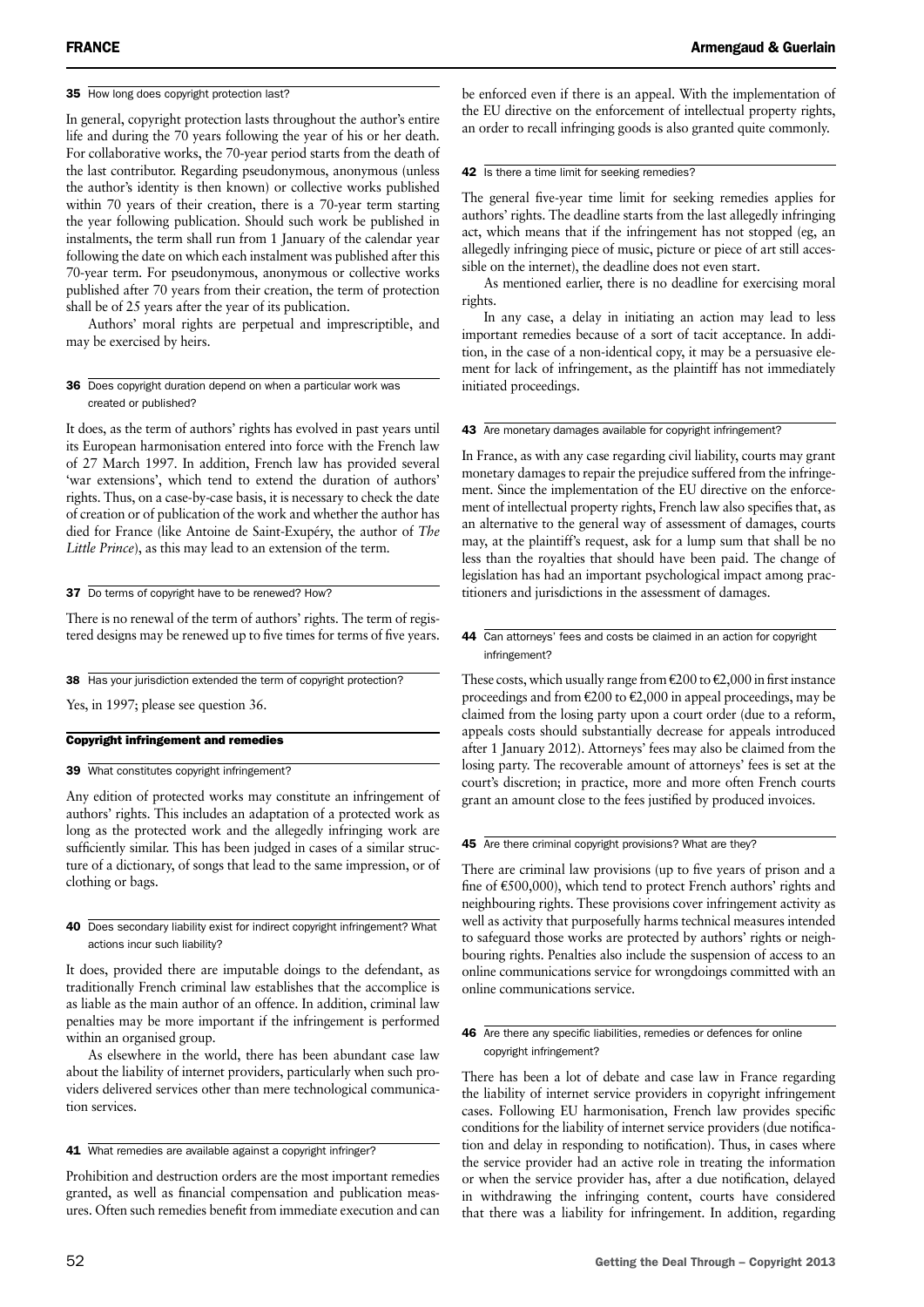#### Update and trends

On 1 February 2013, a well-publicised agreement was reached between Google and French editors about the use of journalistic works. On 4 October 2012, an EU directive about orphan works was adopted. Also, the French constitutional counsel ruled on 15 January 2013 that some provisions regarding royalties in the case of private copies were contrary to the French Constitution.

remedies, there are specific laws to enforce authors' and neighbouring rights such as the HADOPI or the three strikes law aimed at stopping illegal downloading and file sharing.

#### 47 How may copyright infringement be prevented?

An increased public awareness of the importance of intellectual property rights would be very helpful. Once people understand the value of creative works, there might be less willingness to infringe on the rights of others. One solution with regard to the digital arena could be compulsory licences for digital use of a work, although this could raise other issues concerning the protection of moral rights or the scope of an author's control of the use of a work.

#### Relationship to foreign rights

48 Which international copyright conventions does your country belong to?

France is a founding member of the Berne Convention and belongs to the main international intellectual property law and authors' rights conventions:

- the TRIPS;
- the Universal Convention on Authors' Rights;
- the WIPO Treaty on Authors' Rights;
- the International Convention for the Protection of Performers, Producers of Phonograms and Broadcasting Organisations;
- the Convention for the Protection of Producers of Phonograms Against Unauthorised Duplication of Their Phonograms;
- the WIPO Treaty on Performances and Phonograms Treaty; and
- • ACTA (its implementation is under discussion).
- 49 What obligations are imposed by your country's membership of international copyright conventions?

Most international conventions provide a lower degree of protection than French laws. The Berne Convention sets the basic principle of national treatment of citizens of member states of the Convention. In addition, the TRIPS has set enforceable rules and the WIPO treaties have led to updates of French law for its application regarding modern technologies.

### Armengaud & Guerlain

12 Avenue Victor Hugo Tel: +33 1 4754 0148

#### Catherine Mateu c.mateu@armengaud-guerlain.com

75116 Paris Fax: +33 1 4054 7857 France www.armengaud-guerlain.com